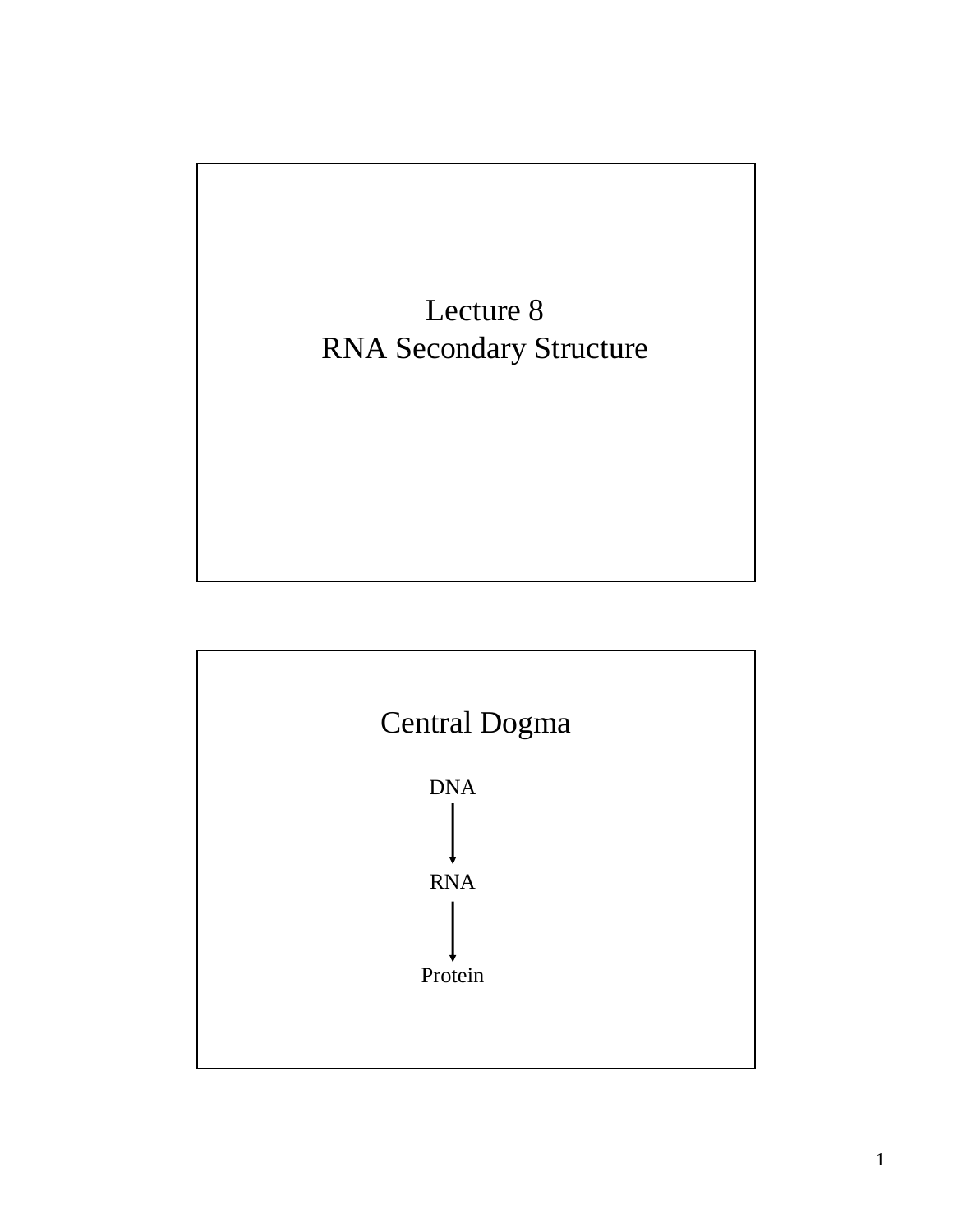### RNA

- In the central dodgma, we talk about mRNA coding for protein. There are also tRNA and rRNA that are also coded for by the DNA. The MicroRNAs (miRNA) are small (22 nucleotides) non-coding RNA gene products that seem to regulate translation
- The RNA has features in it sequence that gives it a structure based on the folding and pairing of bases within the strand.
- tRNA very highly conserved.

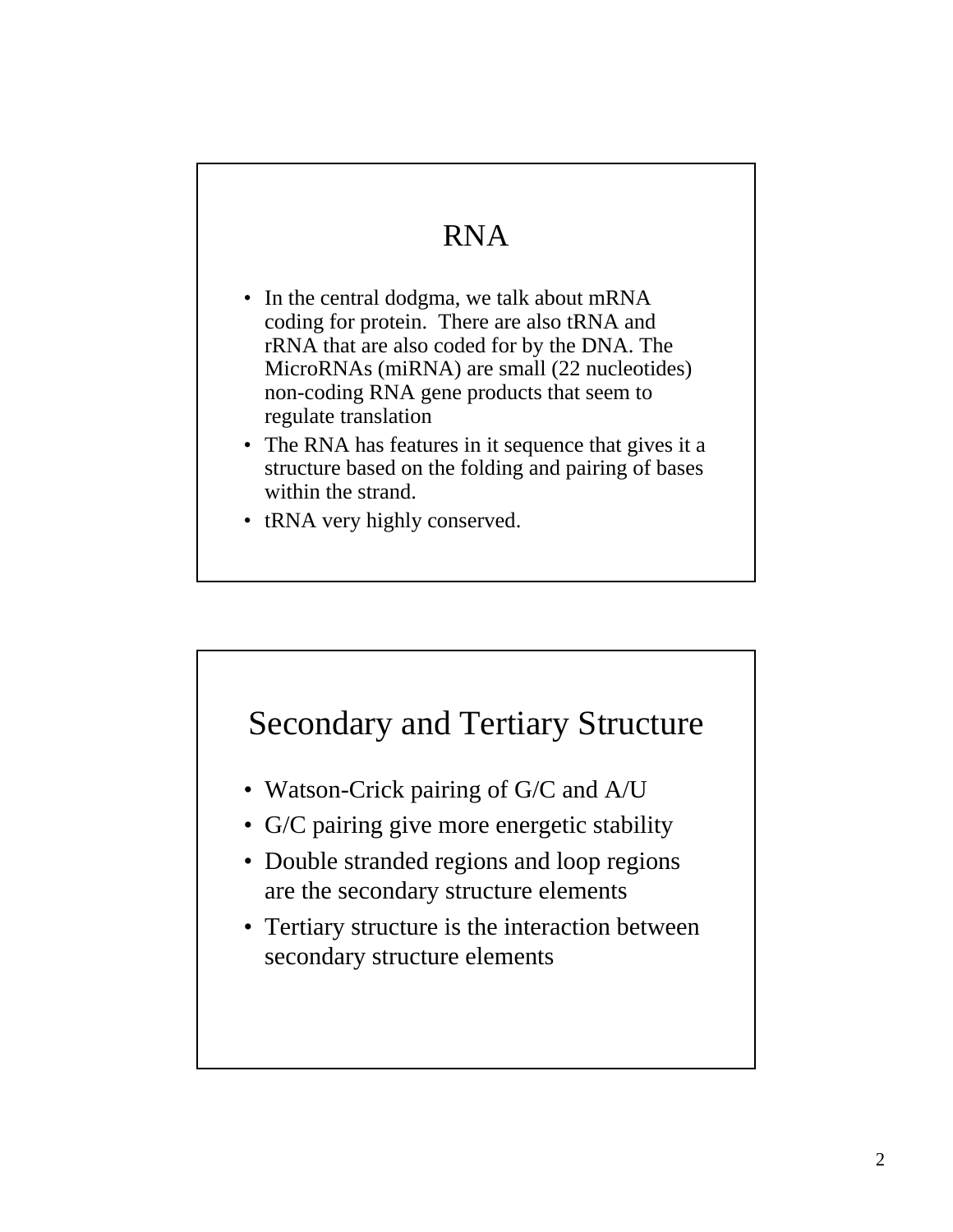

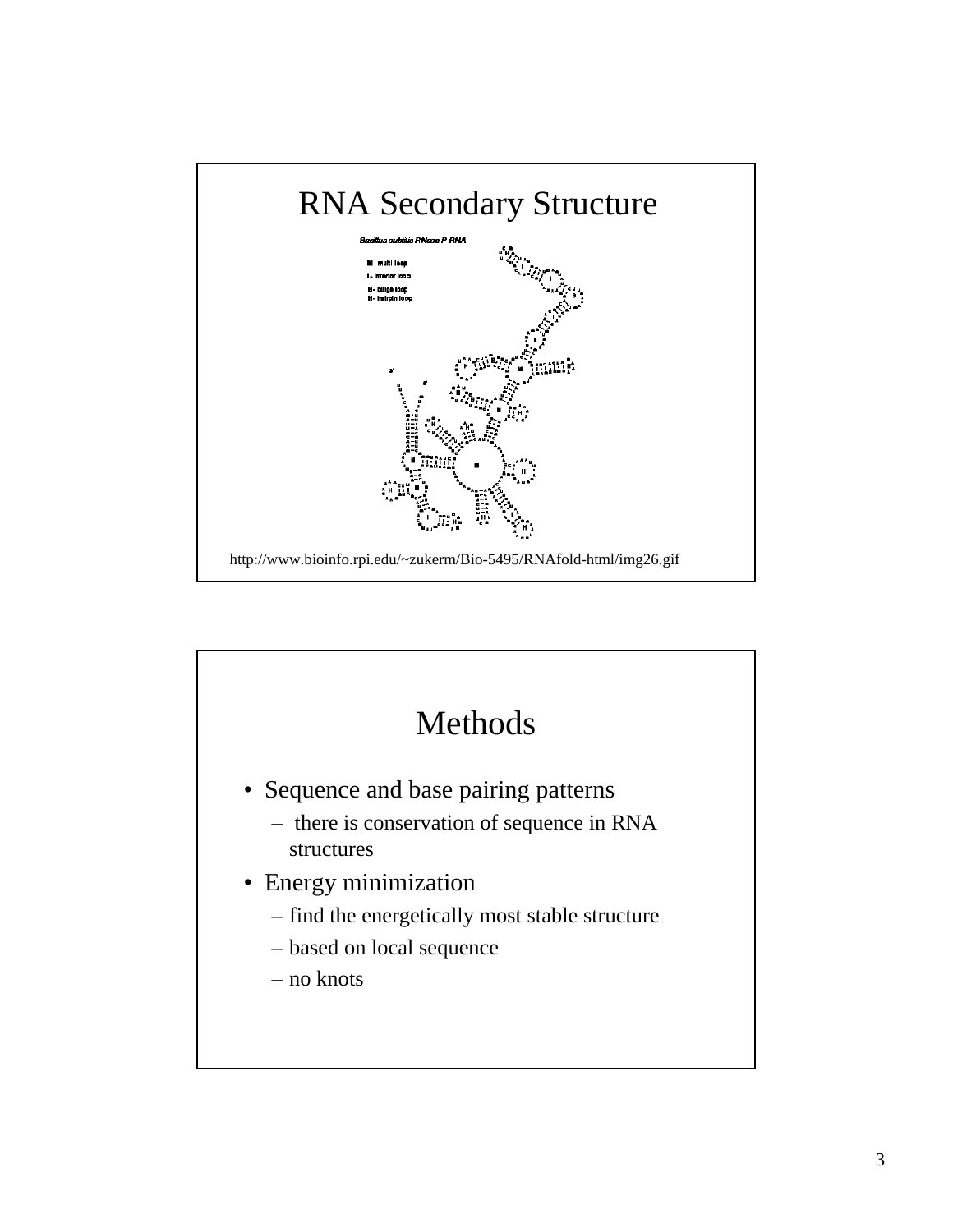## History of Methods

- Energy calculations based on base pairings (Tinoco et al 1971)
- Free energy of regions based on the Boltzman function (Martinez, 1984). All possible structures are sampled using the Monte Carlo method. The selection of regions is based on weights determined by the free energy.

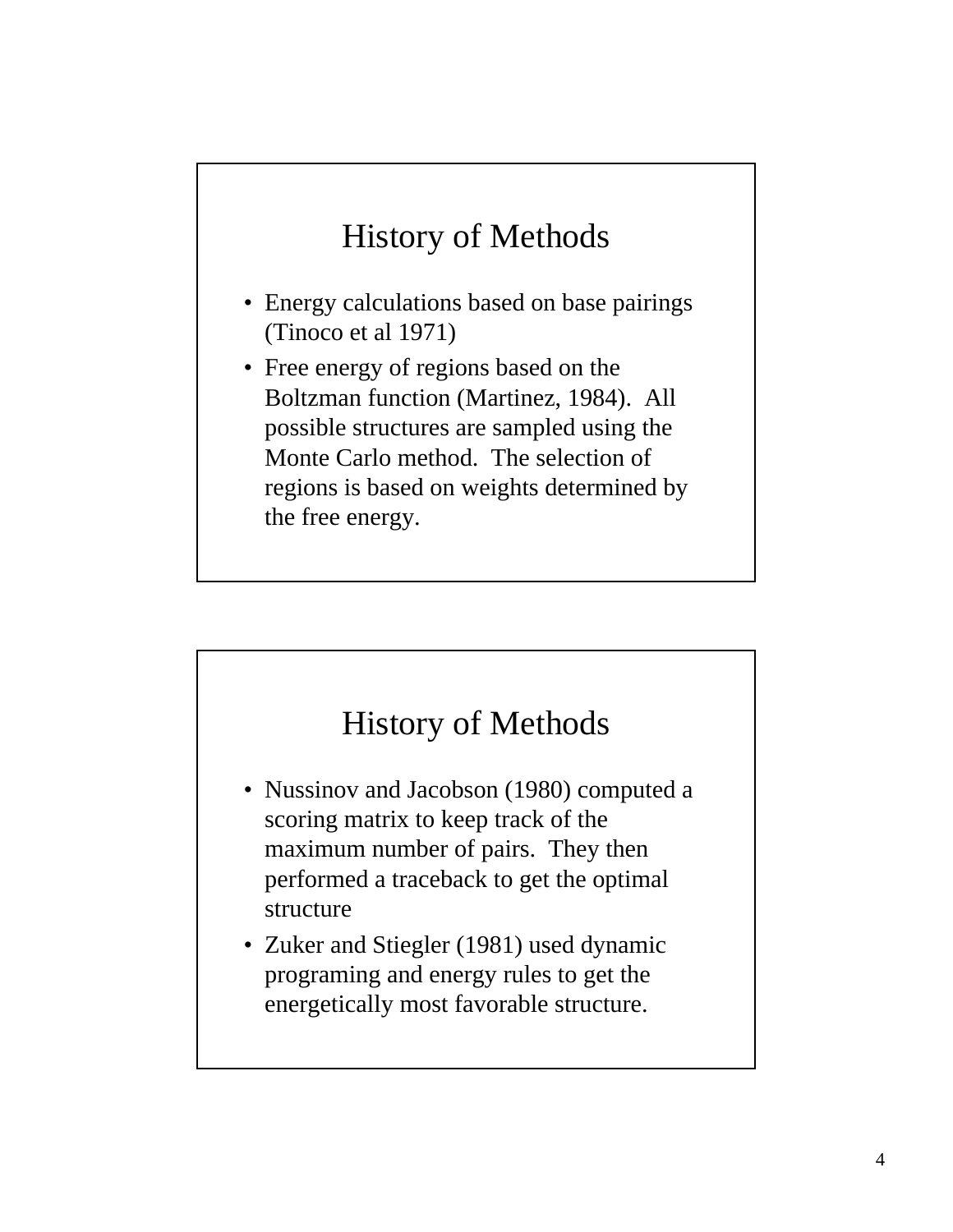## History of Methods

- Mfold is software developed by Zuker and co-workers. It is very computationally expensive and can be used on a maximum of about 1000 nucleotides.
- Genetic algorithm (Shapiro and Navetta, 1994) take into account both sequence and secondary structure.

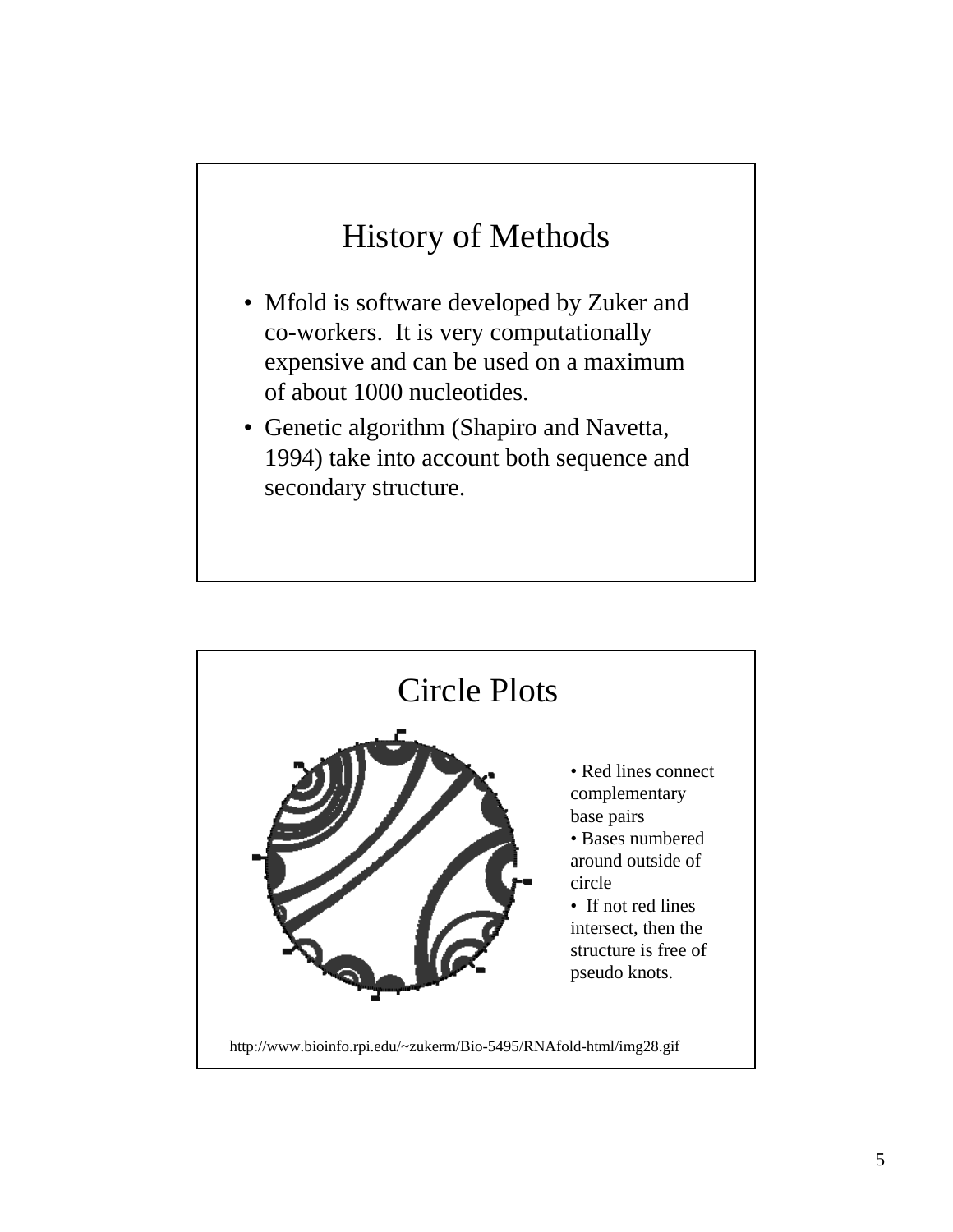

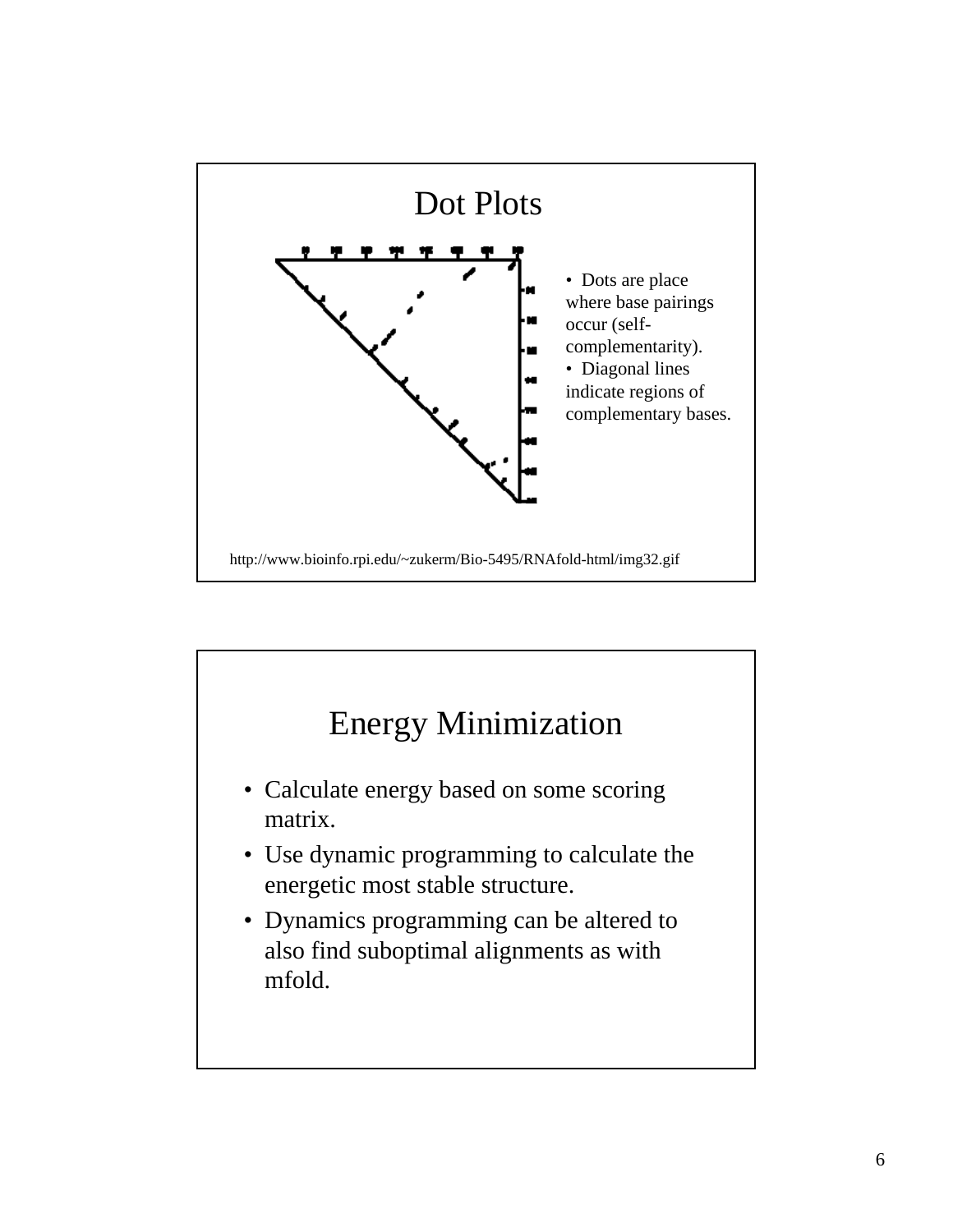## Evaluation of Methods

#### Energy minimization

- Advantages
	- Predict thermodynamically most stable structures
	- Reliable account for experimental and alignment data
- Disadvantages
	- Tertiary structures not predicted
	- Computationall expensive



- Uses aligned sequences of the same class of RNA molecules from different species.
- Conserved regions are likely the base pairing regions.
- Arrange the likely paired regions with complementary regions. This can be done using various methods such as msa, hidden markov models, an ordered tree model, etc.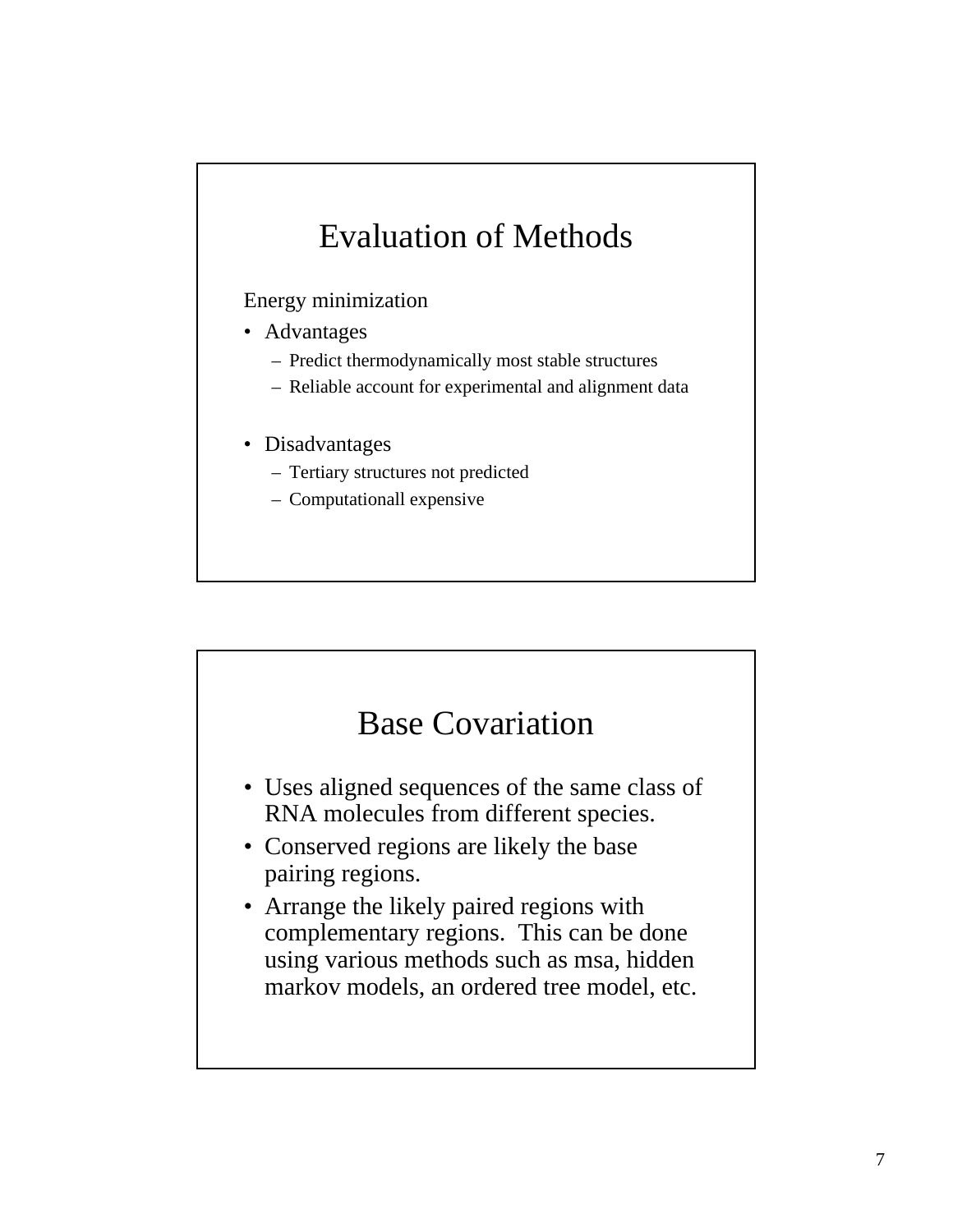# Hidden Markov Models

A machine learning approach that is trained on observed variation of alignament from msa including matches, substitutions, indels.

The HMM can then classify a new mRNA

#### Ordered tree model

Secondary structure elements are place at the node if a tree with the edges reflecting the relations between the nodes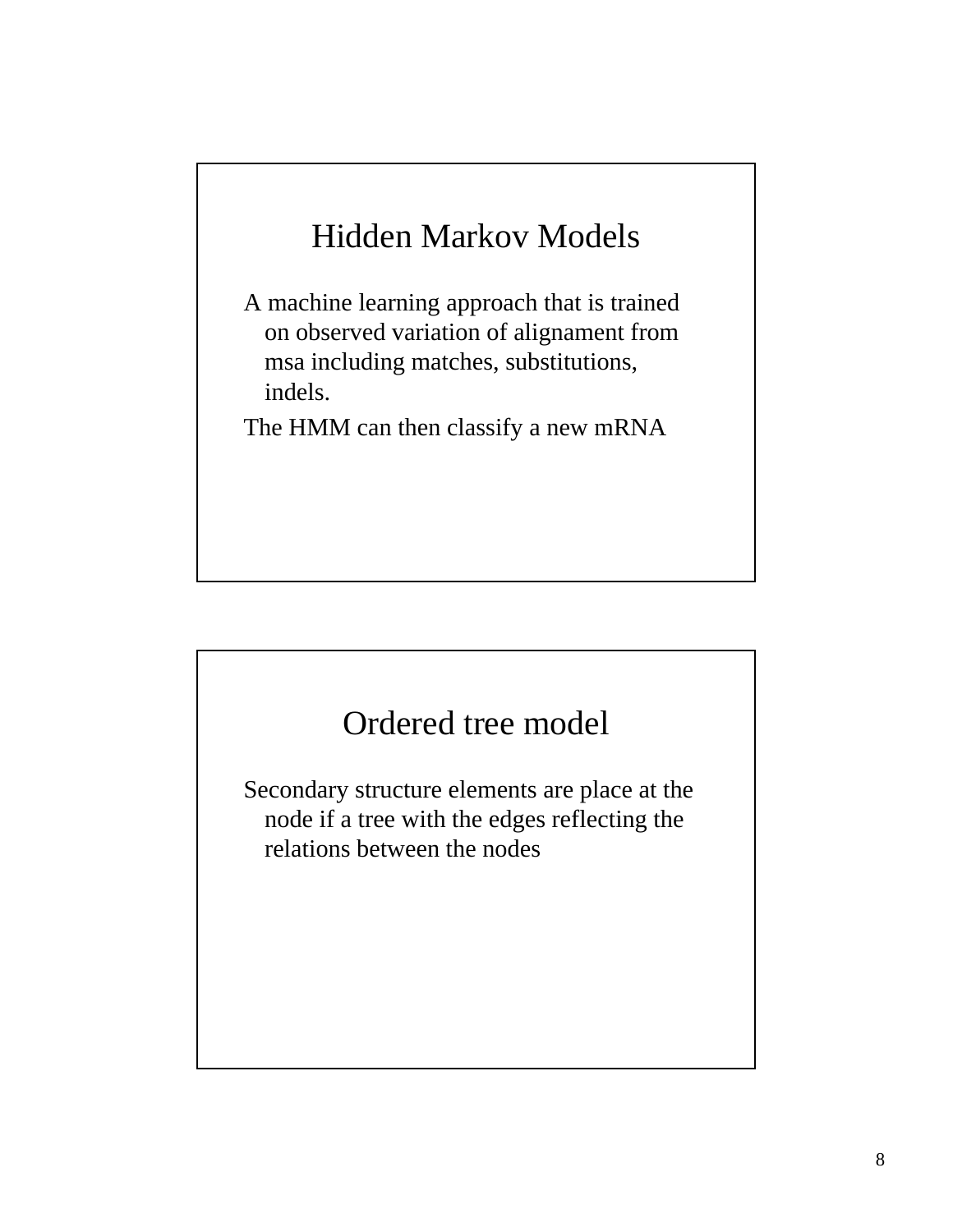## Evaluation of Methods

Sequence base covariation methods rely on having a conserved pattern of base pairing

- Advantages
	- Computationally efficient
	- Predict both secondary and tertiary structure
- Disadvantages
	- Need information of sequence covariation ie need to know structure of similar sequences



- Use of formal language theory to develop a gramar to describe RNA secondary structure.
- Find groups of logically related words separated by intervening words.
- They can accommodate stochasticity i.e. variations in the sequence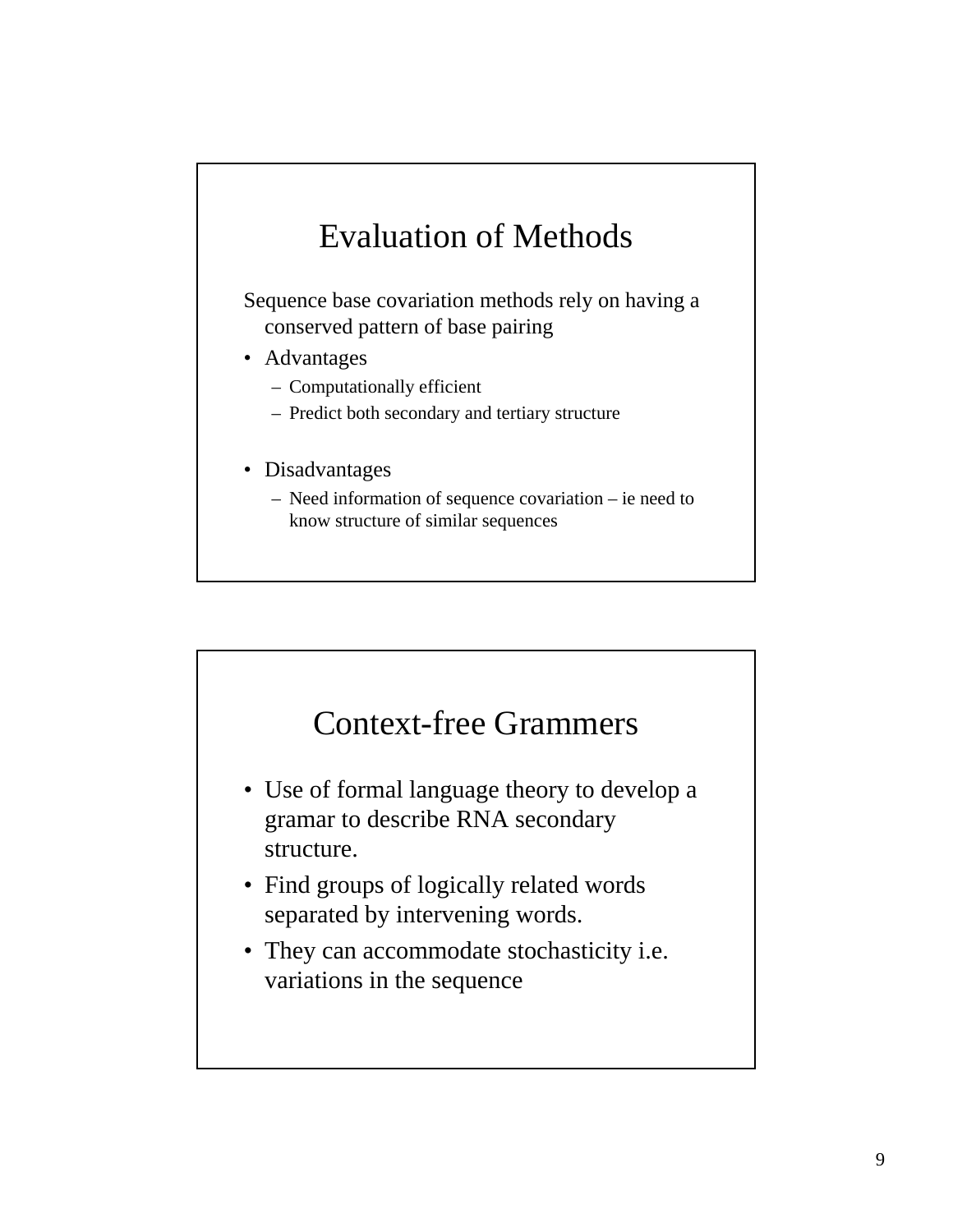## RNA Genes

- RNA has various functions
- There are software developed to search for RNA genes in the genome.
- tRNAscan searched for tRNA looking at conserved bases and self-complementarity (to give correct structure).



- Using RNA structural modeling a new model of phylogeny of the eukaryotes, prokaryotes, and achaea has been proposed
- RNAi are designed to inhibit specific genes
- Ribozymes are self-replicating RNA RNA universe.